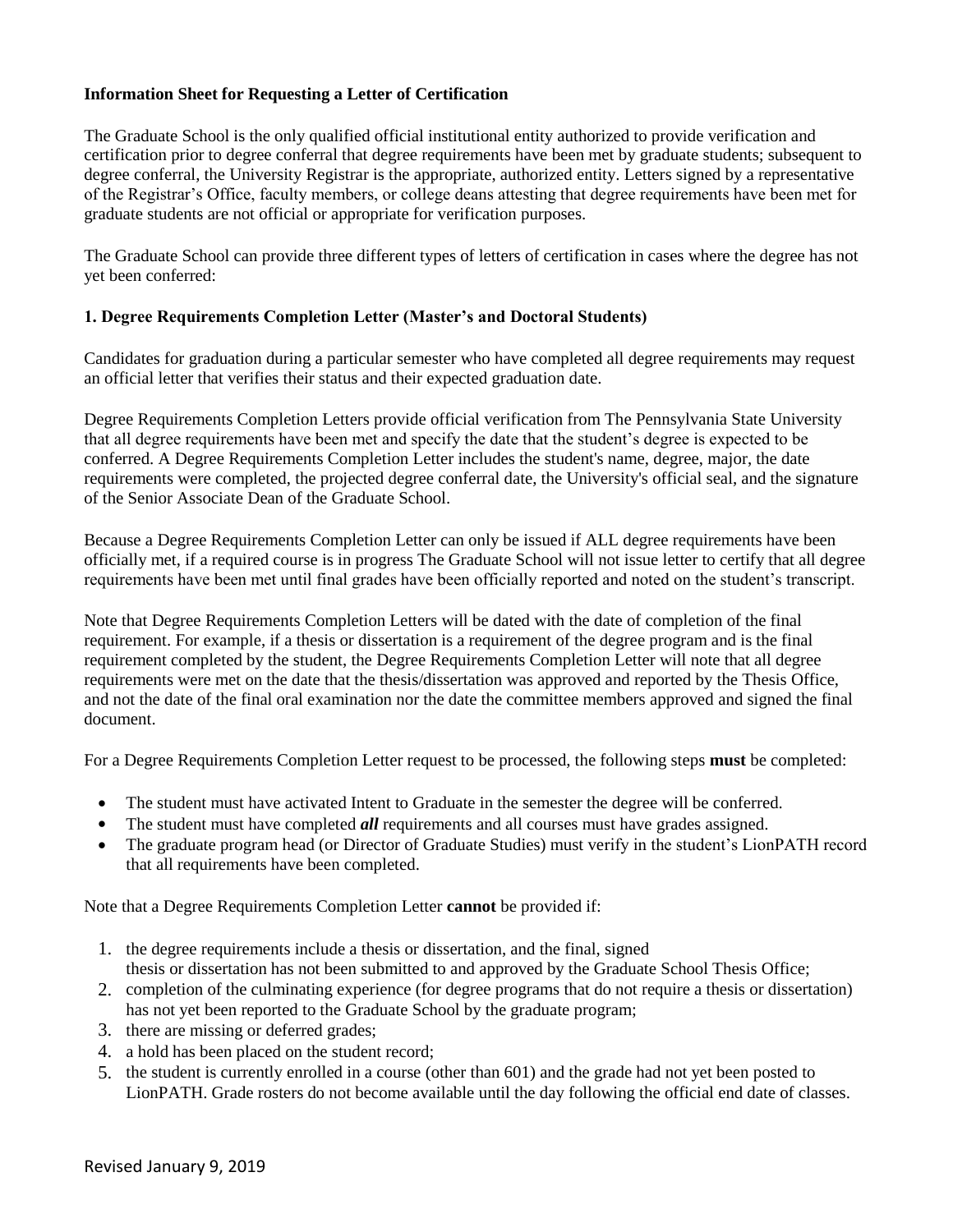- NOTE: The deadline to request a letter of certification is the last day of classes. Therefore, students currently enrolled in classes other than 601 with an official end date of the last day of the semester are ineligible for a letter of certification;
- 6. the student has not activated their intent to graduate (i.e., the student is not on the graduation list) for the semester in which the letter is requested
	- NOTE: Students cannot activate their intent until the activation period opens (the beginning of every semester). Students who have satisfied all requirements but who are not graduating until the following semester are unable to receive a letter of certification until the all steps (including activation of Intent to Graduate) have been completed *in the semester in which the degree will be conferred*.
- 7. the student has not been approved in LionPATH Graduation Tracking by either the graduate program head (or Director of Graduate Studies).
- 8. the student has not been approved in LionPATH Graduation Tracking by Graduate Enrollment Services.

At a student's request, a Degree Requirements Completion Letter may be provided to potential employers, licensure boards, embassies and other agencies.

A Degree Requirements Completion Letter is the appropriate letter to request when petitioning the USCIS for an H-1B visa. For H-1B visa purposes, all required credit and course requirements need to be officially met (i.e., noted on the student's transcript) no later than the end of the fall semester preceding any request for a letter of certification that all degree requirements have been met in the subsequent spring semester.

Requests for Degree Requirements Completion Letter from the Graduate School will be fulfilled in approximately 1-2 weeks.

For doctoral students, diplomas are distributed at the commencement ceremony therefore, the deadline to request a letter is the last day of classes.

After degrees have been conferred, completion letters are no longer issued by the Graduate School because an official transcript can be requested from the University Registrar that provides evidence of degree completion.

## **2. Final Oral Examination Passed Verification Letter (Doctoral Students Only)**

Final oral examination letters are official verification from The Pennsylvania State University that a doctoral student has successfully passed the final oral examination in the degree program in which the student is currently enrolled. At a student's request, a final oral examination letter may be provided to potential employers, immigration, or other agencies. Final oral examination letters are certified statements that include the student's name, degree, major, date of examination and the signature of the Graduate School director of Graduate Enrollment Services.

## **3. Comprehensive Examination Passed Verification Letter (Doctoral Students Only)**

Comprehensive examination letters are official verification from The Pennsylvania State University that a doctoral student has successfully passed the comprehensive examination in the degree program which the student is currently enrolled. At a student's request, a comprehensive examination letter may be provided to potential employers, immigration or other agencies. Comprehensive examination letters are certified statements that include the student's name, degree, major, date of examination and the signature of the Graduate School director of Graduate Enrollment Services.